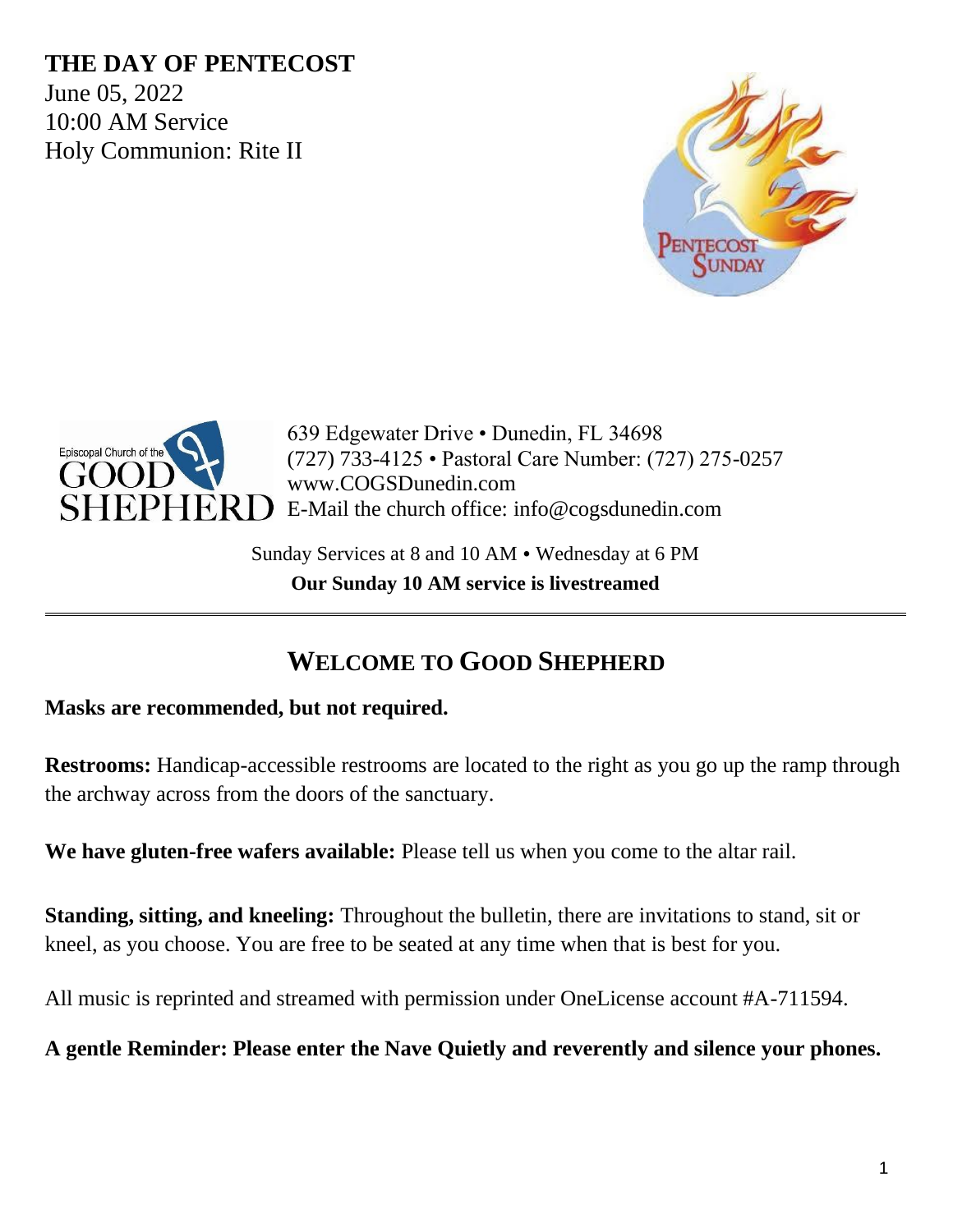# **GATHERING FOR WORSHIP**

**VOLUNTARY** Tongues of Fire (Pentecost Dance) Alfred V. Fedak

*[During the Voluntary, please prepare for worship by observing attentive silence.]* **WELCOME AND ANNOUNCEMENTS**

| <b>ENTRANCE HYMN</b> | Come, O Spirit, Dwell Among Us | <b>EBENEZER</b> |
|----------------------|--------------------------------|-----------------|
|----------------------|--------------------------------|-----------------|

**Come, O Spirit, dwell among us; come with Pentecostal power; Give the church a stronger vision; help us face each crucial hour. Built upon a firm foundation, Jesus Christ, the Cornerstone, Still the church is called to mission that God's love shall be made known.**

**We would raise our alleluias for the grace of yesteryears; For tomorrow's unknown pathway, hear, O Lord, our humble prayers. In the Church's pilgrim journey you have led us all the way; Still in presence move before us, fire by night and cloud by day.**

**Come, O Spirit, dwell among us; give us words of fire and flame. Help our feeble lips to praise you, glorify your holy name. Father, Son, and Holy Spirit, Three in One: what mystery! We would sing our loud hosannas now and through eternity.**

#### **THE OPENING ACCLAMATION**

*Celebrant* Alleluia. Christ is risen. *People* **The Lord is risen indeed. Alleluia.**

#### **COLLECT FOR PURITY**

*All* **Almighty God, to you all hearts are open, all desires known, and from you no secrets are hid: Cleanse the thoughts of our hearts by the inspiration of your Holy Spirit, that we may perfectly love you, and worthily magnify your holy Name; through Christ our Lord. Amen.**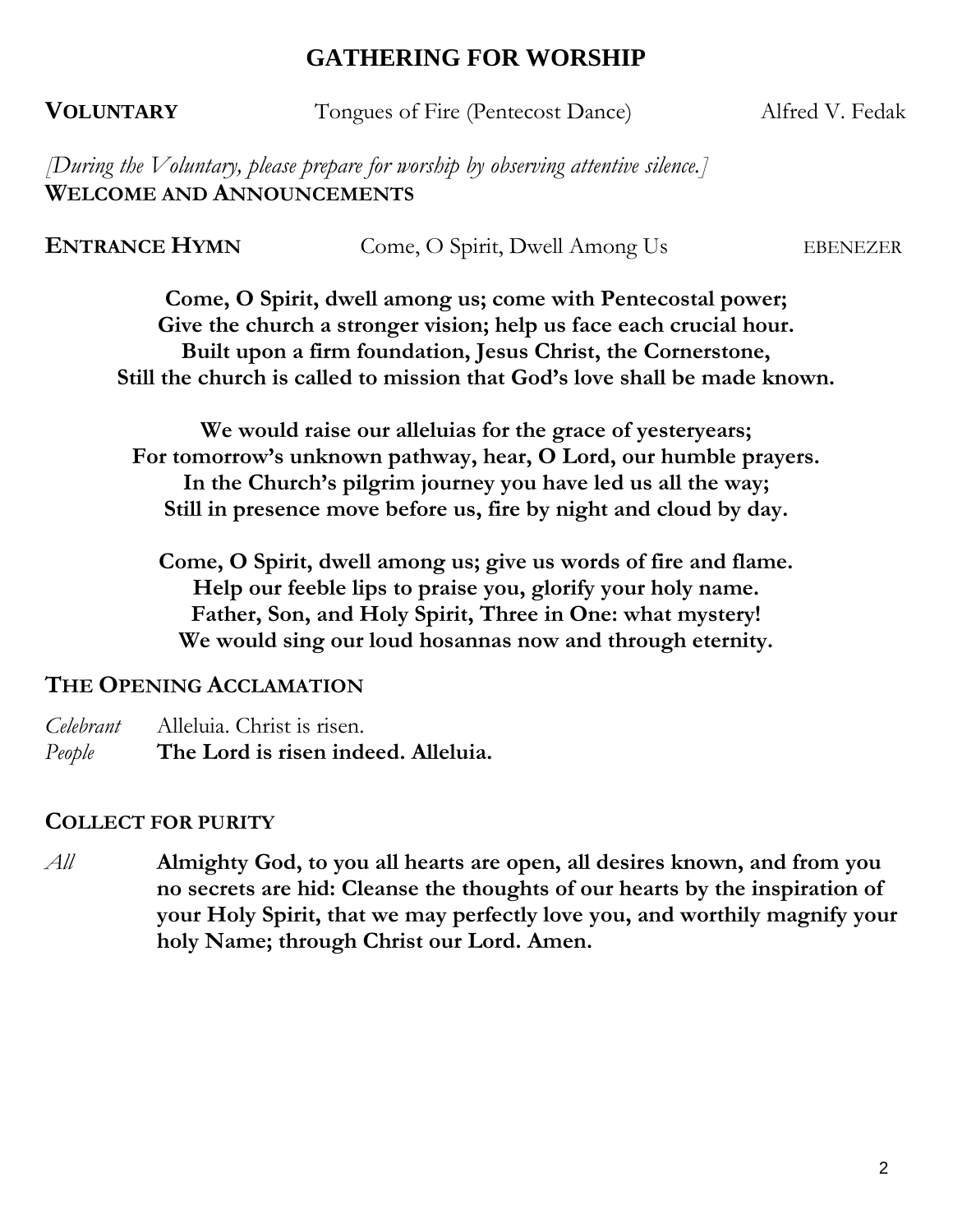**SONG OF PRAISE H-225** Hail Thee, Festival Day SALVE FESTA DIES

*(refrain-cantor, refrain-all, verses-cantor, refrain-all)*



#### **THE COLLECT OF THE DAY**

*Celebrant* The Lord be with you.

*People* **And also with you.**

- *Celebrant* Let us pray… Almighty God, on this day you opened the way of eternal life to every race and nation by the promised gift of your Holy Spirit: Shed abroad this gift throughout the world by the preaching of the Gospel, that it may reach to the ends of the earth; through Jesus Christ our Lord, who lives and reigns with you, in the unity of the Holy Spirit, one God, for ever and ever.
- *All* **AMEN**.

# **THE WORD OF GOD**

#### *The people sit.*

#### **THE FIRST READING** Acts 2:1-21

*Lector The First Reading is taken from Acts chapter 2…*

When the day of Pentecost had come, the disciples were all together in one place. And suddenly from heaven there came a sound like the rush of a violent wind, and it filled the entire house where they were sitting. Divided tongues, as of fire, appeared among them, and a tongue rested on each of them. All of them were filled with the Holy Spirit and began to speak in other languages, as the Spirit gave them ability. Now there were devout Jews from every nation under heaven living in Jerusalem. And at this sound the crowd gathered and was bewildered, because each one heard them speaking in the native language of each. Amazed and astonished, they asked, "Are not all these who are speaking Galileans? And how is it that we hear, each of us, in our own native language? Parthians, Medes, Elamites, and residents of Mesopotamia, Judea and Cappadocia, Pontus and Asia, Phrygia and Pamphylia, Egypt and the parts of Libya belonging to Cyrene, and visitors from Rome, both Jews and proselytes, Cretans and Arabs-- in our own languages we hear them speaking about God's deeds of power." All were amazed and perplexed, saying to one another, "What does this mean?" But others sneered and said, "They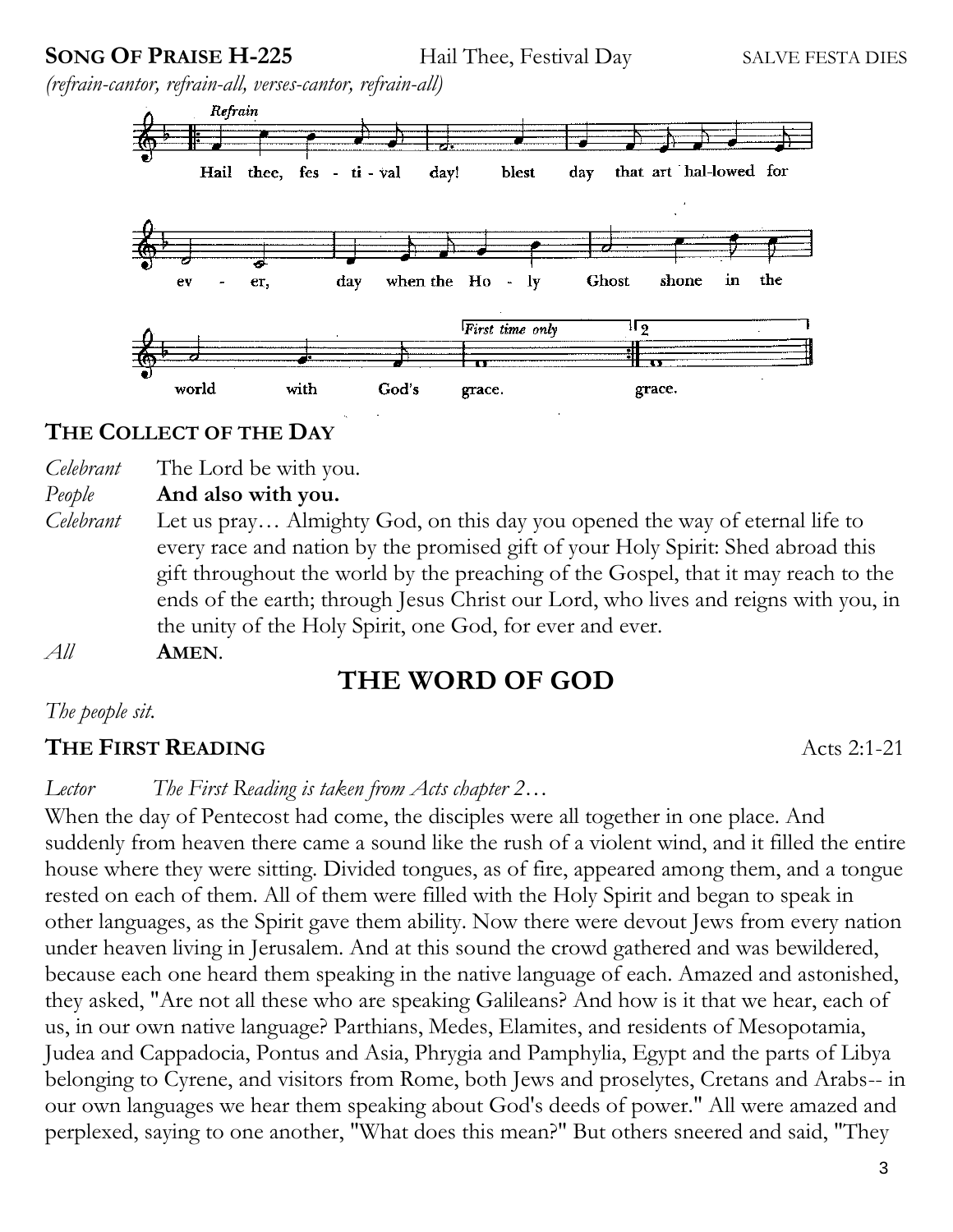are filled with new wine." But Peter, standing with the eleven, raised his voice and addressed them, "Men of Judea and all who live in Jerusalem, let this be known to you, and listen to what I say. Indeed, these are not drunk, as you suppose, for it is only nine o'clock in the morning. No, this is what was spoken through the prophet Joel: `In the last days it will be, God declares, that I will pour out my Spirit upon all flesh, and your sons and your daughters shall prophesy, and your young men shall see visions, and your old men shall dream dreams. Even upon my slaves, both men and women, in those days I will pour out my Spirit;

and they shall prophesy. And I will show portents in the heaven above and signs on the earth below, blood, and fire, and smoky mist. The sun shall be turned to darkness and the moon to blood, before the coming of the Lord's great and glorious day. Then everyone who calls on the name of the Lord shall be saved.' "

*Lector* The Word of the Lord.

*People* **Thanks be to God.**

#### **PSALM 104 Hal H. Hopson**

*(All sing the refrain, cantor sings the verses)*



# **THE SECOND READING** Romans 8:14-17

*Lector The Second Reading is taken from Romans chapter 8…*

All who are led by the Spirit of God are children of God. For you did not receive a spirit of slavery to fall back into fear, but you have received a spirit of adoption. When we cry, "Abba! Father!" it is that very Spirit bearing witness with our spirit that we are children of God, and if children, then heirs, heirs of God and joint heirs with Christ-- if, in fact, we suffer with him so that we may also be glorified with him.

*Lector* The Word of the Lord.

*People* **Thanks be to God.**

*All stand as able.*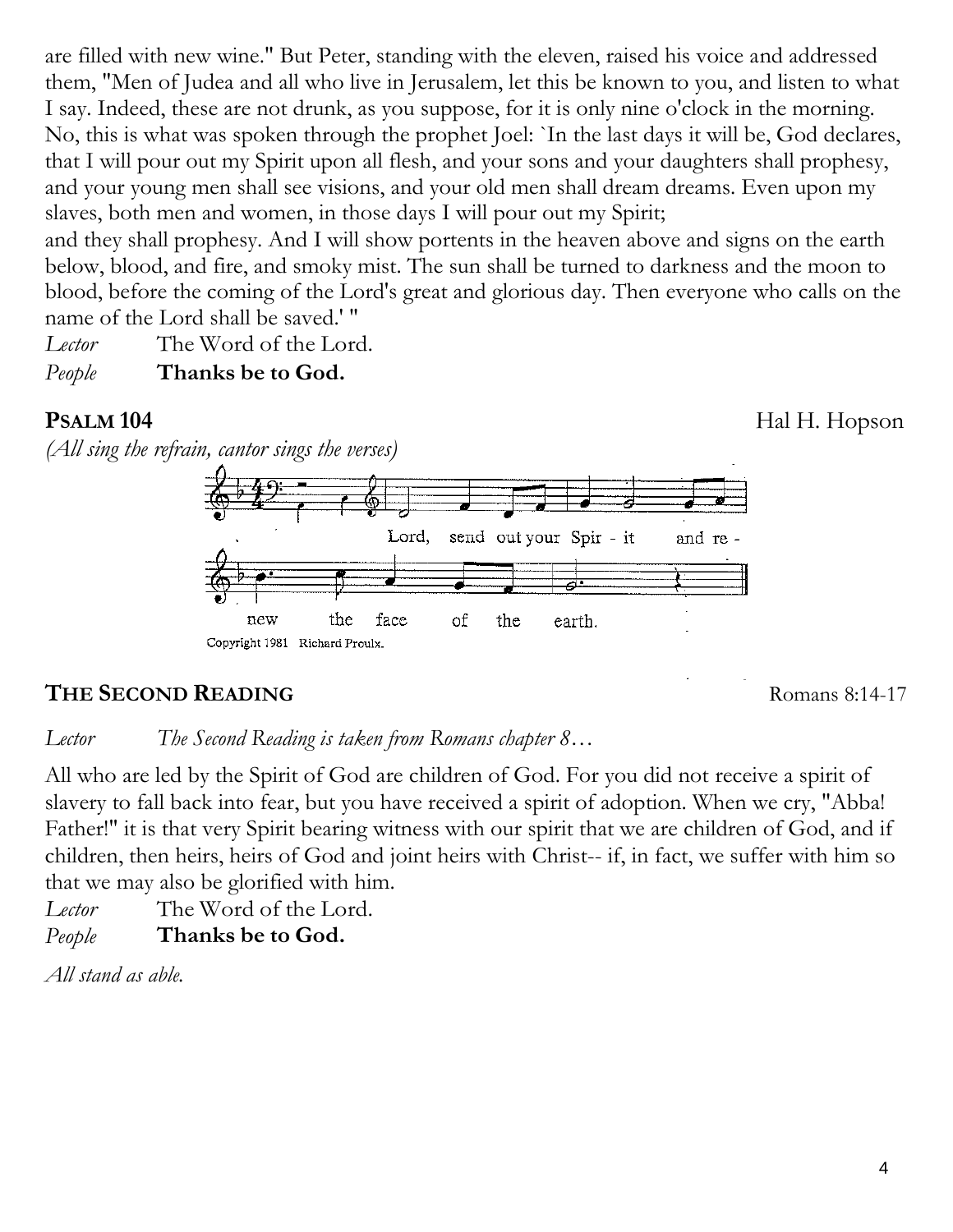#### **God of tempest, God of whirlwind, as on Pentecost descend! Drive us out from sheltered comfort; past these walls your people send! Sweep us into costly service, there with Christ to bear the cross, There with Christ to bear the cross!**

#### **THE GOSPEL** John 14:8-17

*Deacon* The Holy Gospel of our Lord Jesus Christ according to John.<br>People **Glory to you, Lord Christ.** 

*People* **Glory to you, Lord Christ.**

*Deacon* Philip said to Jesus, "Lord, show us the Father, and we will be satisfied." Jesus said to him, "Have I been with you all this time, Philip, and you still do not know me? Whoever has seen me has seen the Father. How can you say, `Show us the Father'? Do you not believe that I am in the Father and the Father is in me? The words that I say to you I do not speak on my own; but the Father who dwells in me does his works. Believe me that I am in the Father and the Father is in me; but if you do not, then believe me because of the works themselves. Very truly, I tell you, the one who believes in me will also do the works that I do and, in fact, will do greater works than these, because I am going to the Father. I will do whatever you ask in my name, so that the Father may be glorified in the Son. If in my name you ask me for anything, I will do it. "If you love me, you will keep my commandments. And I will ask the Father, and he will give you another Advocate, to be with you forever. This is the Spirit of truth, whom the world cannot receive, because it neither sees him nor knows him. You know him, because he abides with you, and he will be in you."

*Deacon* The Gospel of the Lord. *People* **Praise to you, Lord Christ.** *The people sit.*

*All stand as able.*

**SERMON** The Rev. Kathleen Walter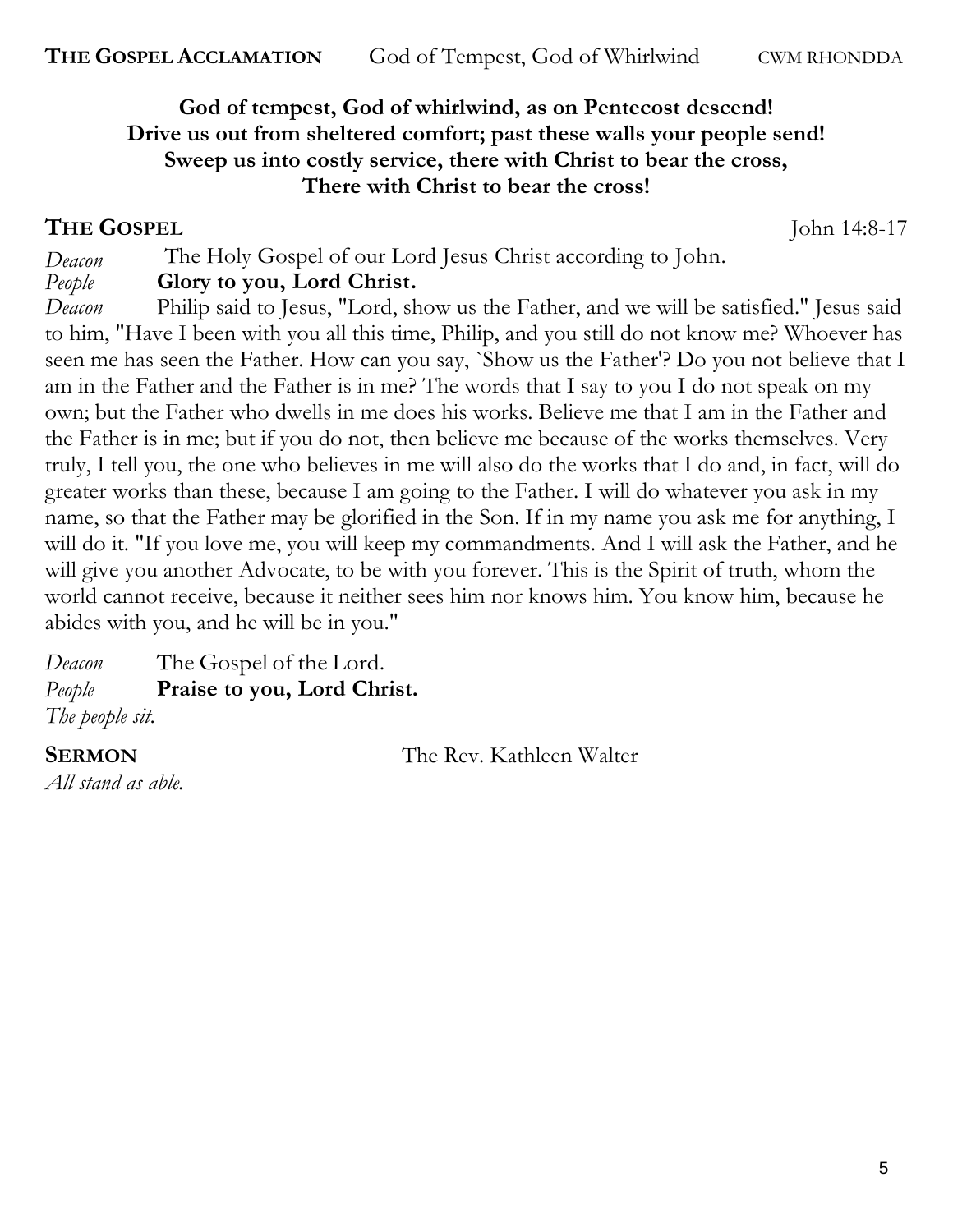## **THE RENEWAL OF BAPTISMAL VOWS**

| Celebrant           | Do you reaffirm your renunciation of evil and renew your commitment to<br>Jesus Christ?                                                                                                                                                                                                                                                                                                                       |  |  |
|---------------------|---------------------------------------------------------------------------------------------------------------------------------------------------------------------------------------------------------------------------------------------------------------------------------------------------------------------------------------------------------------------------------------------------------------|--|--|
| People              | I do.                                                                                                                                                                                                                                                                                                                                                                                                         |  |  |
| Celebrant           | Do you believe in God the Father?                                                                                                                                                                                                                                                                                                                                                                             |  |  |
| People              | I believe in God, the Father almighty, creator of heaven and earth.                                                                                                                                                                                                                                                                                                                                           |  |  |
| Celebrant           | Do you believe in Jesus Christ, the Son of God?                                                                                                                                                                                                                                                                                                                                                               |  |  |
| People              | I believe in Jesus Christ, his only Son, our Lord. He was conceived by the<br>power of the Holy Spirit and born of the Virgin Mary. He suffered under<br>Pontius Pilate, was crucified, died, and was buried. He descended to the<br>dead. On the third day he rose again. He ascended into heaven, and is<br>seated at the right hand of the Father. He will come again to judge the<br>living and the dead. |  |  |
| Celebrant           | Do you believe in God the Holy Spirit?                                                                                                                                                                                                                                                                                                                                                                        |  |  |
| People              | I believe in the Holy Spirit, the holy catholic Church, the communion of<br>saints, the forgiveness of sins, the resurrection of the body, and the life<br>everlasting.                                                                                                                                                                                                                                       |  |  |
| Celebrant           | Will you continue in the apostles' teaching and fellowship, in the breaking of<br>bread, and in the prayers?                                                                                                                                                                                                                                                                                                  |  |  |
| People              | I will, with God's help.                                                                                                                                                                                                                                                                                                                                                                                      |  |  |
| Celebrant           | Will you persevere in resisting evil, and, whenever you fall into sin, repent and re<br>turn to the Lord?                                                                                                                                                                                                                                                                                                     |  |  |
| People              | I will, with God's help.                                                                                                                                                                                                                                                                                                                                                                                      |  |  |
| Celebrant<br>People | Will you proclaim by word and example the Good News of God in Christ?<br>I will, with God's help.                                                                                                                                                                                                                                                                                                             |  |  |
| Celebrant           | Will you seek and serve Christ in all persons, loving your neighbor as yourself?                                                                                                                                                                                                                                                                                                                              |  |  |
| People              | I will, with God's help.                                                                                                                                                                                                                                                                                                                                                                                      |  |  |
| Celebrant           | Will you strive for justice and peace among all people, and respect the dignity of<br>every human being?                                                                                                                                                                                                                                                                                                      |  |  |
| People              | I will, with God's help.                                                                                                                                                                                                                                                                                                                                                                                      |  |  |
| Celebrant           | May Almighty God, the Father of our Lord Jesus Christ, who has given us a new<br>birth by water and the Holy Spirit, and bestowed upon us the forgiveness of sins,<br>keep us in eternal life by his grace, in Christ Jesus our Lord.                                                                                                                                                                         |  |  |
| All                 | Amen.                                                                                                                                                                                                                                                                                                                                                                                                         |  |  |
|                     | THE PRAYERS OF THE PEOPLE Please sit, stand, or kneel, as you prefer.                                                                                                                                                                                                                                                                                                                                         |  |  |
| Deacon              | Let us pray for the Church and for the world.                                                                                                                                                                                                                                                                                                                                                                 |  |  |
| Lector              | Grant, Almighty God, that all who confess your Name may be united in your<br>truth, live together in your love, and reveal your glory in the world.<br>Silence                                                                                                                                                                                                                                                |  |  |
| Lector              | Lord, in your mercy                                                                                                                                                                                                                                                                                                                                                                                           |  |  |
|                     | 6                                                                                                                                                                                                                                                                                                                                                                                                             |  |  |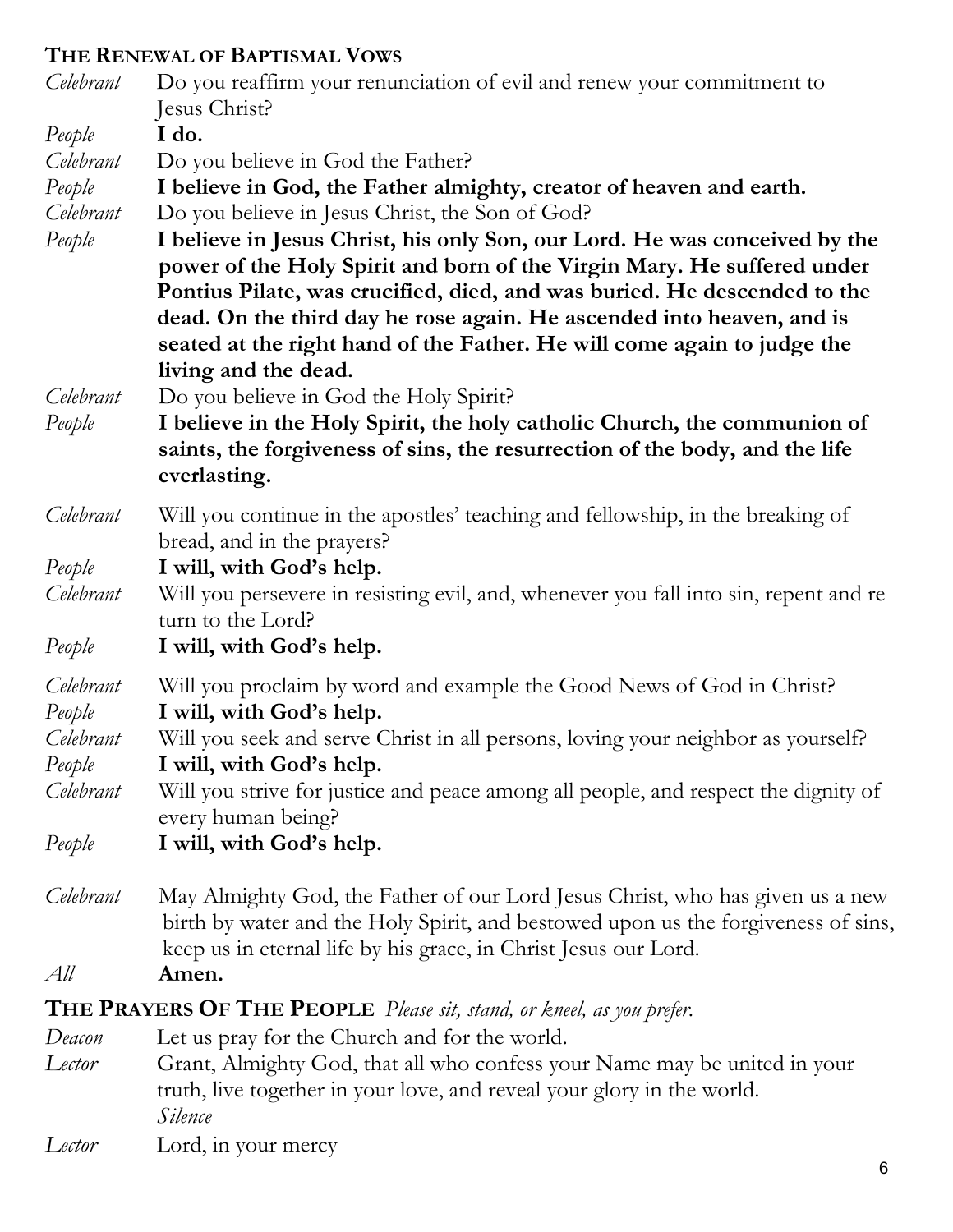### *People* **Hear our prayer.**

*Lector* Guide the people of this land, and of all the nations, in the ways of justice and peace; that we may honor one another and serve the common good. *Silence*

*Lector* Lord, in your mercy

- *People* **Hear our prayer.**
- *Lector* Give us all a reverence for the earth as your own creation, that we may use its resources rightly in the service of others and to your honor and glory. *Silence*
- *Lector* Lord, in your mercy

#### *People* **Hear our prayer.**

*Lector* Bless all whose lives are closely linked with ours, and grant that we may serve Christ in them, and love one another as he loves us. We give you thanks for all the blessings of this life, especially the flowers given today to the Glory of God, and for the birthdays this week for Lela Highsmith, Miriam Benitez-Nixon, Edward Steponaitis, and Lisa Baker, and for the anniversaries of Len & Susan Glowa, Tony & Priscilla Bowman, and Stephen & Caroline Maisel.

*Silence*

- *Lector* Lord, in your mercy
- *People* **Hear our prayer.**
- *Lector* Comfort and heal all those who suffer in body, mind, or spirit; especially . . . [*add names from notebook*] and those we now name aloud or in our hearts [*leave time*, give them courage and hope in their troubles, and bring them the joy of your salvation.

*Silence*

- *Lector* Lord, in your mercy
- *People* **Hear our prayer.**
- *Lector* We commend to your mercy all who have died, (especially . . . [*add names from notebook*]) and those we now name aloud or in our hearts [*leave time*] that your will for them may be fulfilled; and we pray that we may share with all your saints in your eternal kingdom.

*Silence*

Lord, in your mercy

*People* **Hear our prayer.**

*The Celebrant adds a concluding collect.* 

# **THE GREETING OF PEACE**

- *Celebrant* The peace of the Lord be always with you.
- *People* **And also with you.**

*All may greet one another in the name of the Lord.*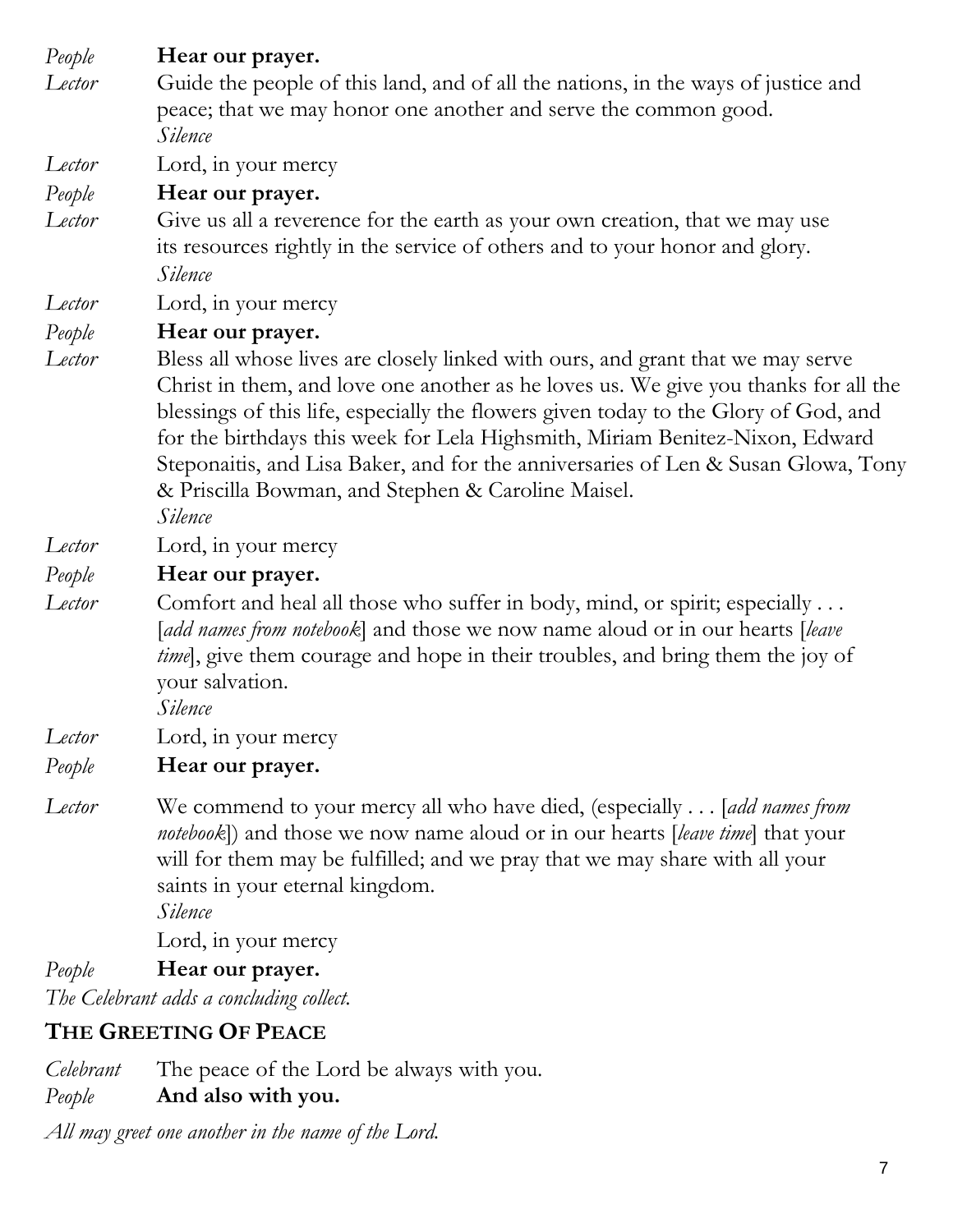# **THE HOLY COMMUNION**

# **OFFERTORY SENTENCE**

# **OFFERTORY**<br>All stand as able.

Come Down, O Love Divine Ralph Vaughan Williams *All stand as able.* Julian Guini, Solo

#### **THE PRESENTATION**

*Deacon* We gladly present the fruits of our lives to the God who creates us, redeems us and sustains us. May we have the grace to use them to heal God's world.

**PRESENTATION HYMN** Praise God from Whom All Blessings Flow LASST UNS ERFREUEN

**Praise God, from whom all blessings flow; praise God, all creatures here below; Alleluia! Alleluia! Praise God, the source of all our gifts! Praise Jesus Christ, whose power up-lifts! Praise the Spirit, Holy Spirit! Alleluia! Alleluia! Alleluia!**

**THE GREAT THANKSGIVING:** Eucharistic Prayer

- 
- *People* **And also with you.**
- *Celebrant* Lift up your hearts.
- *People* **We lift them to the Lord.**
- *Celebrant* Let us give thanks to the Lord our God.
- *People* **It is right to give our thanks and praise.**
- *The Lord be with you.*<br> *People* **And also with you.**<br> *Celebrant* Lift up your hearts.<br> *People* **Ve lift them to the I**<br> *Celebrant* Let us give thanks to the *People* **It is right to give our**<br> *Celebrant* We praise yo *Celebrant* We praise you and we bless you, holy and gracious God, source of life abundant. From before time you made ready the creation. Your Spirit moved over the deep and brought all things into being: sun, moon, and stars; earth, winds, and waters; and every living thing. You made us in your image, and taught us to walk in your ways. But we rebelled against you, and wandered far away; and yet, as a mother cares for her children, you would not forget us. Time and again you called us to live in the fullness of your love. And so this day we join with Saints and Angels in the chorus of praise that rings through eternity, lifting our voices to magnify you as we sing (say):
- *All* **Holy, holy, holy Lord, God of power and might, S-130 Holy, holy, holy Lord, God of power and might, heaven and earth are full, full of your glory. Hosanna in the highest. Hosanna in the highest. Blessed is he who comes in the name of the Lord. Hosanna in the highest. Hosanna in the highest.**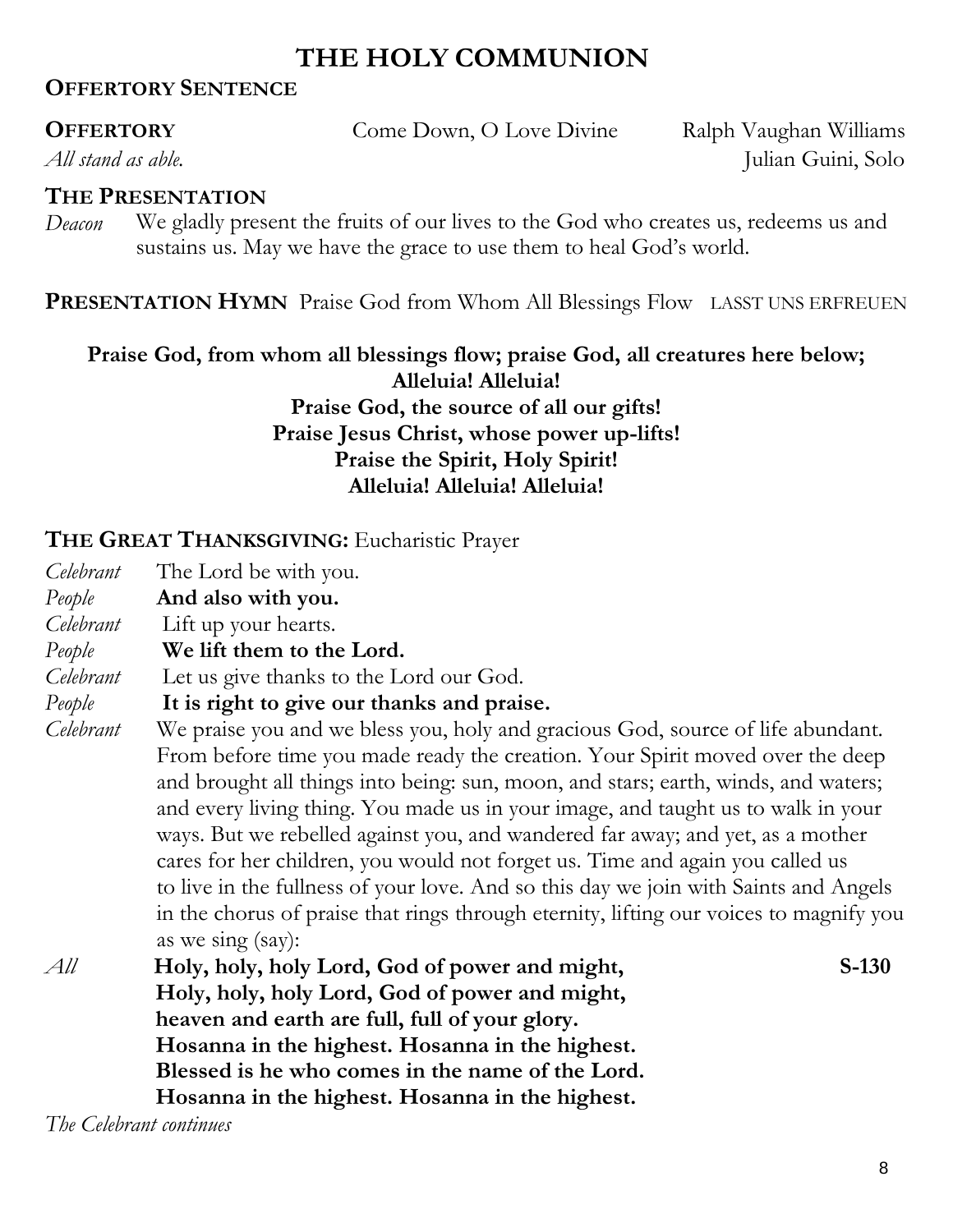Glory and honor and praise to you, holy and living God. To deliver us from the power of sin and death and to reveal the riches of your grace, you looked with favor upon Mary, your willing servant, that she might conceive and bear a son, Jesus the holy child of God. Living among us, Jesus loved us. He broke bread with outcasts and sinners, healed the sick, and proclaimed good news to the poor. He yearned to draw all the world to himself yet we were heedless of his call to walk in love. Then, the time came for him to complete upon the cross the sacrifice of his life, and to be glorified by you.

On the night before he died for us, Jesus was at table with his friends. He took bread, gave thanks to you, broke it, and gave it to them, and said: "Take, eat: This is my Body, which is given for you. Do this for the remembrance of me."

As supper was ending, Jesus took the cup of wine. Again, he gave thanks to you, gave it to them, and said: "Drink this, all of you: This is my Blood of the new Covenant, which is poured out for you and for all for the forgiveness of sins. Whenever you drink it, do this for the remembrance of me."

Now gathered at your table, O God of all creation, and remembering Christ, crucified and risen, who was and is and is to come, we offer to you our gifts of bread and wine, and ourselves, a living sacrifice. Pour out your Spirit upon these gifts that they may be the Body and Blood of Christ. Breathe your Spirit over the whole earth and make us your new creation, the Body of Christ given for the world you have made. In the fullness of time bring us, with  $\Box$  and all your saints, from every tribe and language and people and nation, to feast at the banquet prepared from the foundation of the world. Through Christ and with Christ and in Christ, in the unity of the Holy Spirit, to you be honor, glory, and praise, for ever and ever.

*All* **Amen.** 

# **THE LORD'S PRAYER**

*Celebrant* And now as our Savior Christ has taught us, we are bold to say, *People* **Our Father, who art in heaven, hallowed be thy Name, thy kingdom come, thy will be done, on earth as it is in heaven. Give us this day our daily bread. And forgive us our trespasses, as we forgive those who trespass against us. And lead us not into temptation, but deliver us from evil. For thine is the kingdom, and the power, and the glory, for ever and ever. Amen.**

# **THE BREAKING OF THE BREAD**

*The Celebrant breaks the consecrated bread. A period of silence is kept.*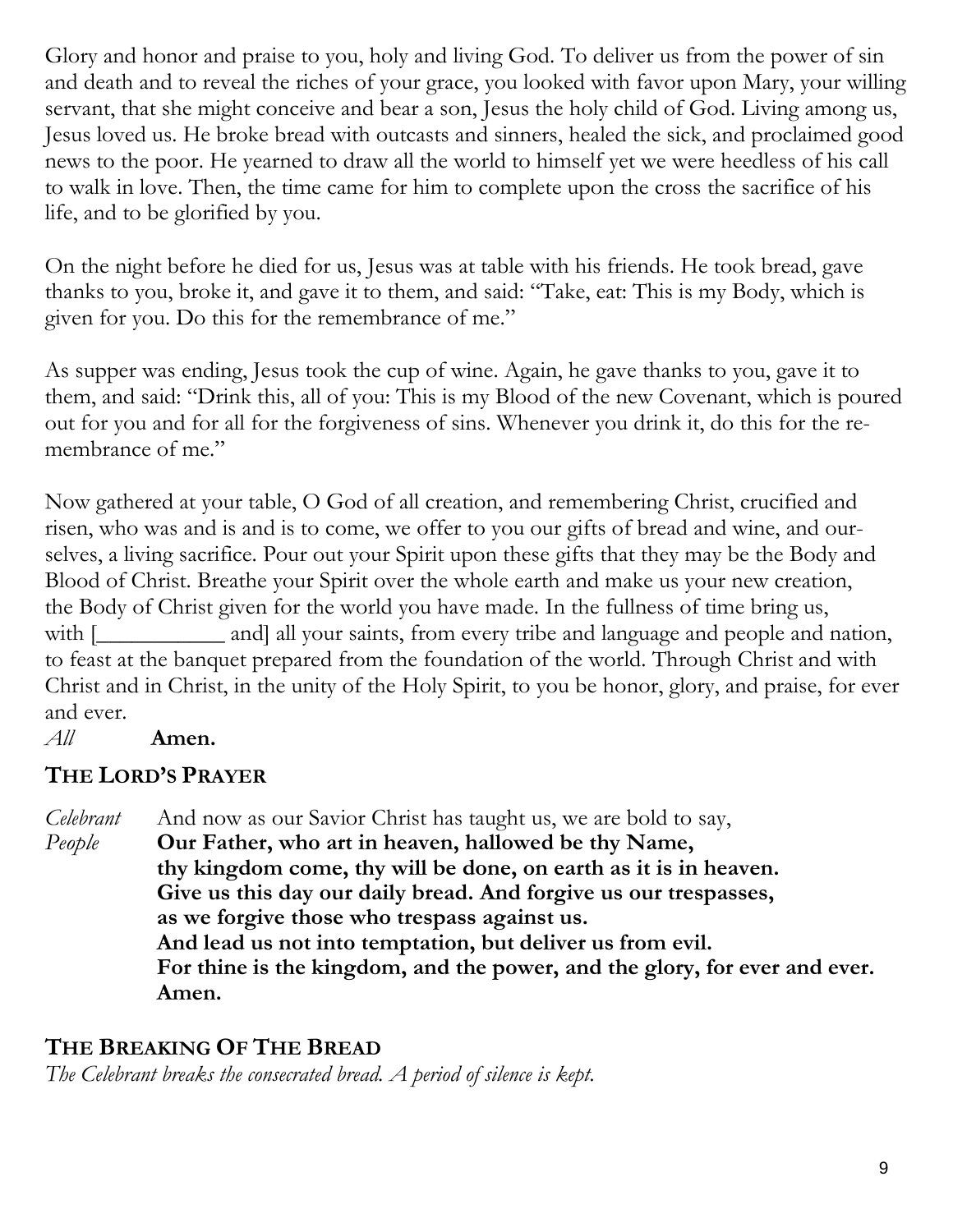**Jesus, Lamb of God: have mercy on us. Jesus, bearer of our sins: have mercy on us.**

#### **Jesus, redeemer, redeemer of the world:**

**give us your peace, give us your peace.**

*Celebrant* The Gifts of God for the People of God. *All are invited to receive the Sacrament in one kind. If you desire a blessing instead, cross your arms over your chest.* **COMMUNION** Come, Thou Holy Spirit Bright VENI SANCTE SPIRITUS

Julian Guini, Solo

**POST COMMUNION HYMN H-511** Holy Spirit, Ever Living ABBOT'S LEIGH

**Holy Spirit, ever living as the Church's very life; Holy Spirit, ever striving through her in a ceaseless strife; Holy Spirit, ever forming in the Church the mind of Christ; thee we praise with endless worship for thy fruits and gifts unpriced.**

**Holy Spirit, ever working through the Church's ministry; quick'ning, strength'ning and absolving, setting captive sinners free; Holy Spirit, ever binding age to age, and soul to soul, in a fellowship unending thee we worship and extol.**

#### **THE PRAYER AFTER COMMUNION**

*Celebrant* Let us pray…

*All* **God of abundance, you have fed us with the bread of life and cup of salvation; you have united us with Christ and one another; and you have made us one with all your people in heaven and on earth. Now send us forth in the power of your Spirit, that we may proclaim your redeeming love to the world and continue for ever in the risen life of Christ our Savior. Amen.**

**THE BLESSING**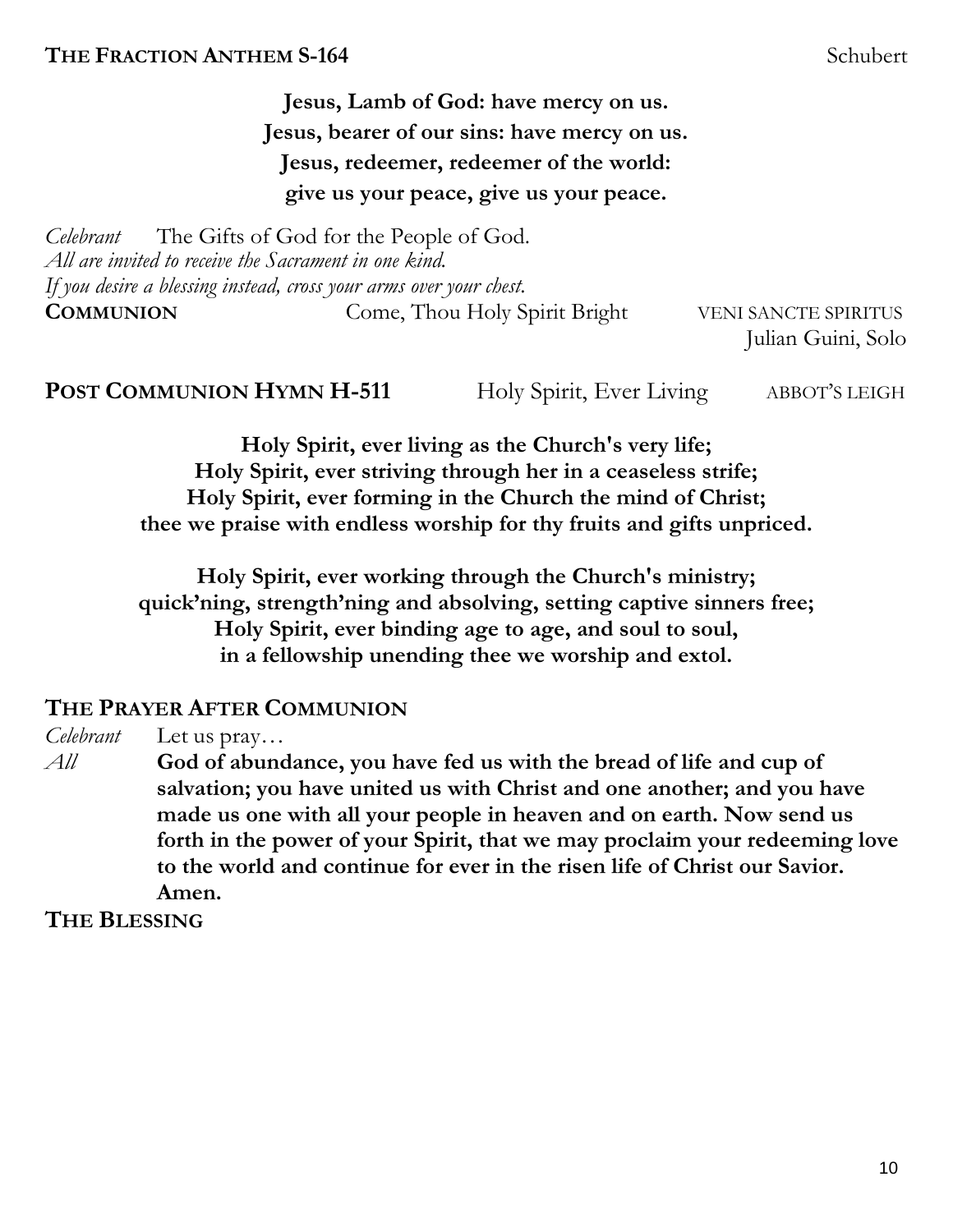**Spirit divine, attend our prayers, and make this house thy home; descend with all thy gracious powers, O come, great Spirit, come!**

**Come as the light; to us reveal our emptiness and woe, and lead us in those paths of life whereon the righteous go.**

**Come as the fire, and purge our hearts like sacrificial flame; let our whole soul an offering be to our Redeemer's Name.**

**Come as the dove, and spread thy wings, the wings of peaceful love; and let thy Church on earth become blest as the Church above.**

**Spirit divine, attend our prayers; make a lost world thy home; descend with all thy gracious powers; O come, great Spirit, come!**

#### **THE DISMISSAL**

| Deacon | Alleluia, alleluia. Go in peace to love and serve the Lord! |
|--------|-------------------------------------------------------------|
| People | Thanks be to God! Alleluia, alleluia.                       |

**VOLUNTARY** Spirit Divine, Attend Our Prayers arr. Alfred V. Fedak

# **SERVING US TODAY**

| Celebrant             | The Rev. Kathleen Walter       |
|-----------------------|--------------------------------|
| Deacon                | The Rev. Cindy Roehl           |
| Organist/Choirmaster  | Tom Huffman                    |
| Crucifer/Server       | <b>Carey Cherivtch</b>         |
| Lectors               | Nancy Fisher & Sally Miller    |
| Prayers of the People | Carolyn Hughes                 |
| Ushers                | Nancy Fisher & Bob Roehl       |
| Building & Grounds    | <b>Pat Cates</b>               |
| <b>Welcome Table</b>  | Phil Beauchamp, Hilda Myers, & |
|                       | MaryJane Zimbardi              |
| Cantor                | Julian Guini                   |